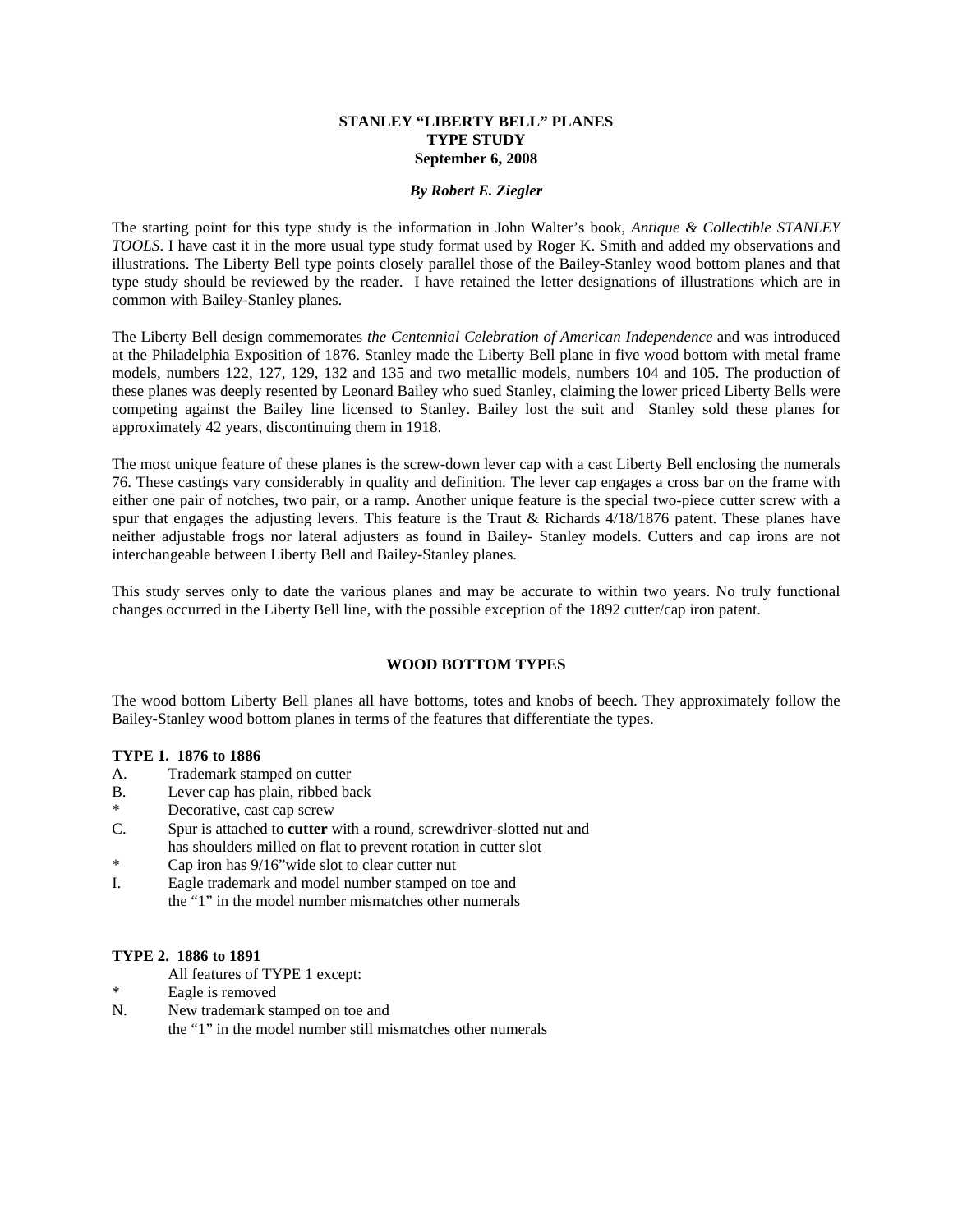#### **TYPE 3. 1892 to 1899**

All features of TYPE 2 except:

- M. 1892 patent cutter
- Q. New trademark on cutter, the lettering 1/32 inch taller than on Bailey-Stanley's
- \* The "1" in the model number on the toe now matches other numerals \* Cutter spur now attached to **cap iron** with hex nut,
- the threaded spur stud being milled with flats to prevent rotation in the slot D. Lever cap now has hex pattern ribs and "S" cast on back
- It has been suggested that the hex pattern is a nut wrench, but too shallow \* Some models have "S" cast on bottom of frame

# **TYPE 3A. 1900 to 1904**

- All features of TYPE 3 except:
- \* May have "B" cast on back of lever cap
- May have "B" cast on top of frame behind cutter

# **TYPE 4. 1905 to 1909**

- All features of TYPE 3A except:
- T. New trademark on cutter

### **TYPE 4A. 1909**

# **Model 122 only ?**

All features of TYPE 3A except:<br>No marking on too.

- No marking on toe
- \* One-inch plated, cast lever cap screw
- O. Trademark on cutter
- \* Pre-1892 patent, extra-wide slotted cutter
- \* Frame sides extended fore and aft in smooth curve
- \* "B" cast mark inside frame heel

### **TYPE 5. 1910 to 1918**

- All features of TYPE 4 except:
- V. New trademark on cutter
- Machined, serrated edge on lever cap screw

### **METALLIC TYPES**

The metallic Liberty Bell planes have a cast iron core, with integral frog and adjuster, riveted to a steel bottom. This is the Traut & Richards 10/5/1875 patent. Although the steel bottom is strong, it has a tendency to oxidize and many examples are found heavily rusted and pitted. These planes all have rosewood totes and knobs. The adjusting lever operates in the opposite direction of the wood bottom Liberty Bells. Lowering the lever advances the cutter. Lever caps are not interchangeable with the wood bottom types. The planes approximately follow the Bailey-Stanley planes in terms of the features that differentiate the types.

### **TYPE 1. 1876 to 1891**

- A. Trademark on cutter
- C. Spur is attached to **cutter** with a round, screwdriver-slotted nut and has shoulders milled on flat to prevent rotation in cutter slot
- Decorative, cast lever cap screw
- E. Side of plane stamped with 10/5/1875 patent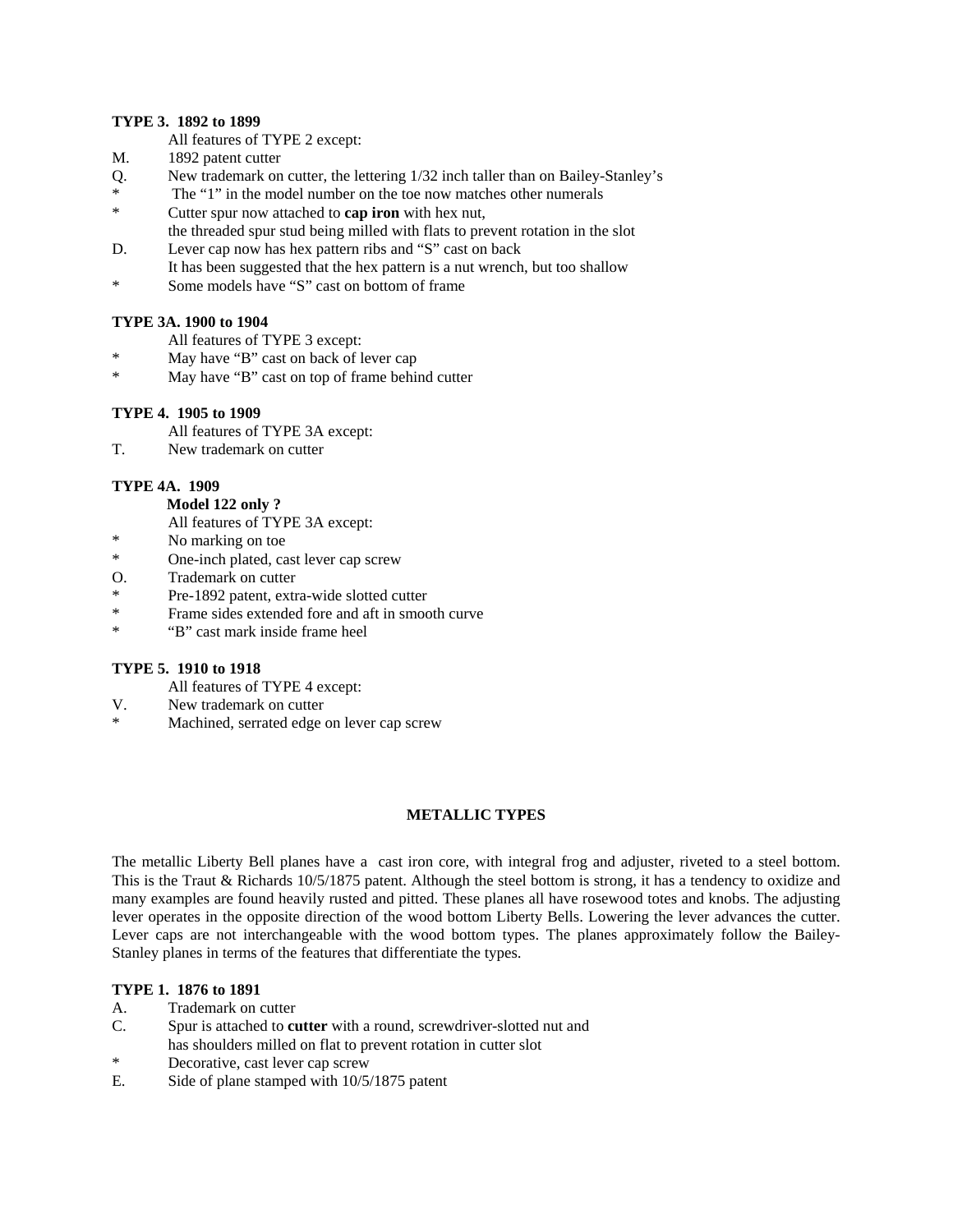# **TYPE 2. 1892 to 1899**

- All features of TYPE 1 except:
- M 1892 patent cutter
- \* Cutter spur now attached to **cap iron** with hex nut, the threaded spur stud being milled with flats to prevent rotation in the slot
- D. Lever cap now has hex pattern ribs and "S" cast on back
- It has been suggested that the hex pattern is a nut wrench, but too shallow
- Q. Trademark on cutter

# **TYPE 2A. 1900 to 1904**

- All features of TYPE 2 except:
- May have "B" cast on back of lever cap

# **TYPE 3. 1905 to 1909**

- All features of TYPE 2A except:
- \* Patent mark removed from side of plane
- T. Trademark on cutter
- \* Machined, serrated edge lever cap screw with rounded "Stanley"
- F. Lever cap back now has shallow elongated hex shape between ribs

# **TYPE 4. 1910 to 1918**

- All features of TYPE 3 except:
- V. Trademark on cutter<br>  $*$  Machined serreted a
- Machined, serrated edge on lever cap screw added in 1911

**FOOTNOTE:** The "S" and "B" casting marks seen on a variety of Stanley planes are assumed to be associated with outsourced foundries which are not identified. The switch from "S" to "B" occurred about 1899. Stanley purchased the Bridgewater Iron Works in 1899. Could this be the source of "B" casting marks? Could Stanley Works be the source of "S" casting marks? I have no supporting data for this supposition. It is only an observation of patterns in the literature. REZ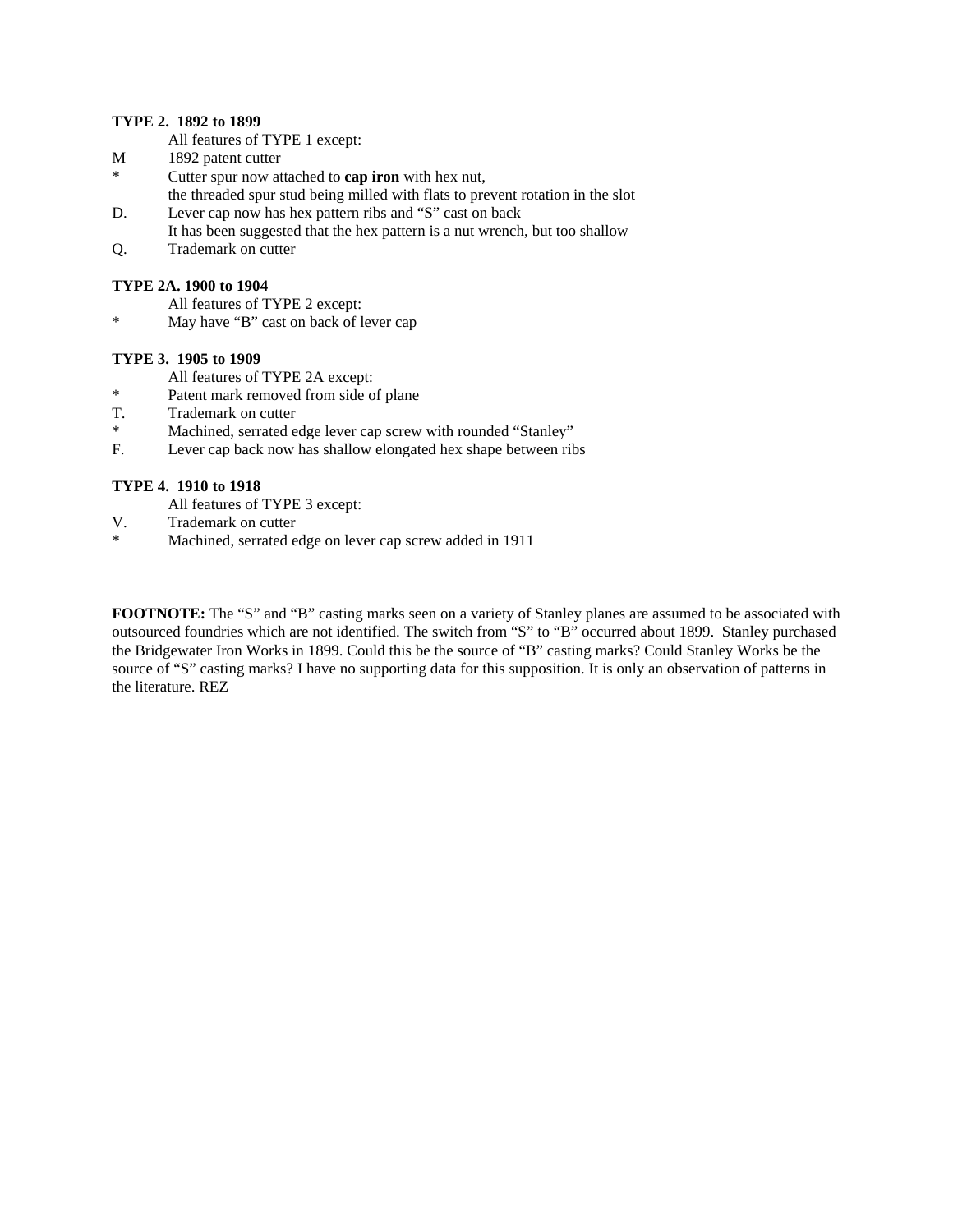# **STANLEY "LIBERTY BELL" PLANES TYPE STUDY September 6, 2008**







 **A. E.** 

*Image Not Available*

I. STAM<sub></sub> 35

N. STAN le y RULE & LEVEL CO.<br>No 31

O. STANLEY

STANLEY<sup>Q.</sup> **PAT.AP'L 1992** 

T. ANLE Υ E&1 EVELCO. RUI UN.CONN. USA.